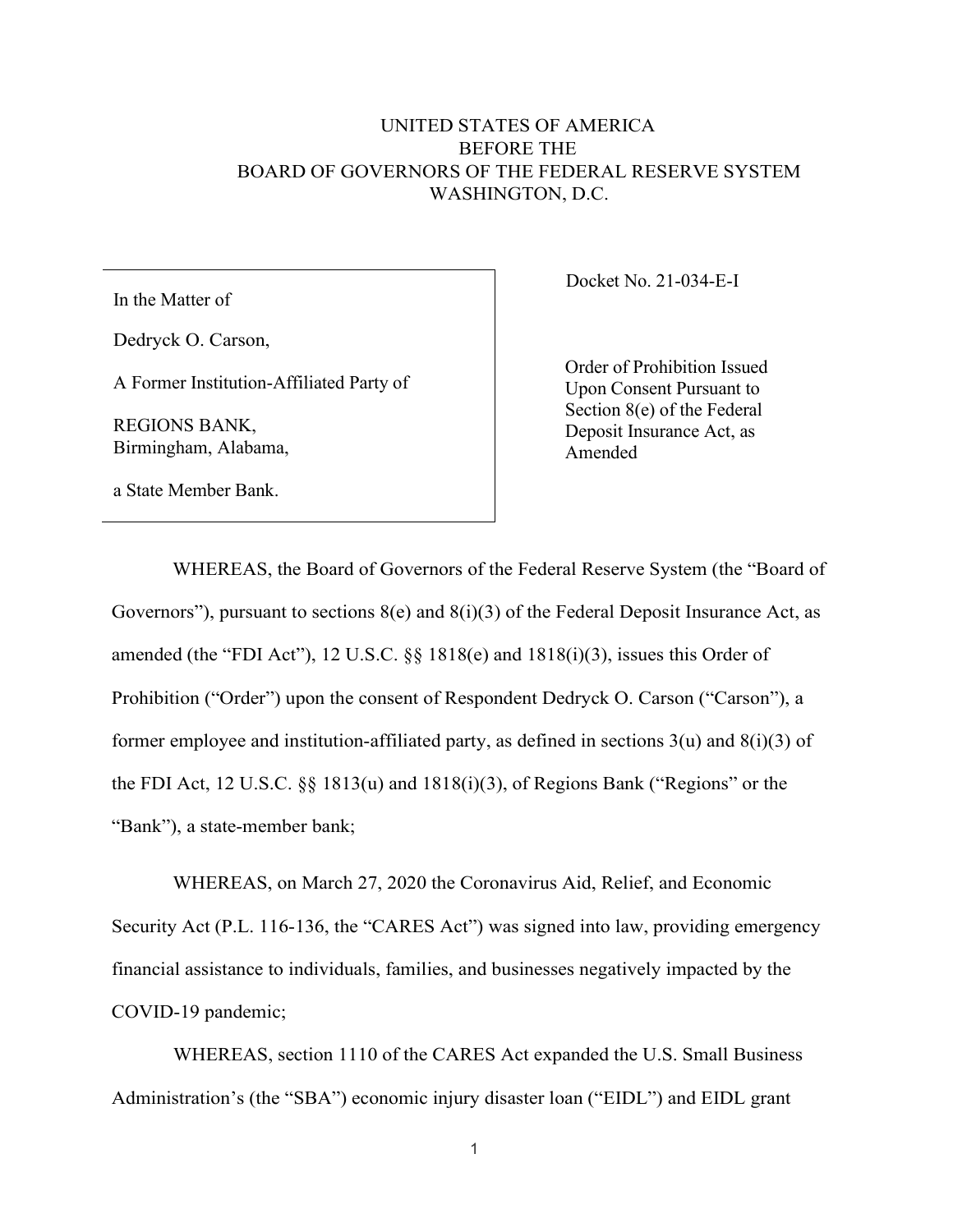program to borrowers negatively impacted by the COVID-19 pandemic;

WHEREAS, in order to obtain an EIDL or grant, borrowers were required to submit an application to the SBA and sign a loan authorization agreement under penalty of perjury certifying compliance with all EIDL requirements, providing information, such as average monthly payroll expenses and number of employees, and agreeing that loan proceeds would be used for specifically authorized purposes;

WHEREAS, Carson, during July 2020 (the "Relevant Period"), while employed as a financial relationship consultant of the Bank, based in Birmingham, Alabama, applied for and obtained an EIDL grant of \$10,000 from the SBA based on materially false and fraudulent representations and used the proceeds of the grant for personal and other expenses in violation of the terms of the EIDL grant and applicable laws and regulations;

WHEREAS, Carson's conduct was contrary to the Bank's internal policies and constituted violations of law or regulation, unsafe or unsound banking practices, or breaches of fiduciary duty;

WHEREAS, Carson had a financial gain of \$10,000, representing the EIDL grant proceeds, resulting from his misconduct during the Relevant Period; and

WHEREAS, by affixing his signature hereunder, Carson has consented to the issuance of this Order by the Board of Governors and has agreed to comply with each and every provision of this Order, and has waived any and all rights he might have pursuant to 12 U.S.C. § 1818, 12 C.F.R. Part 263, or otherwise: (a) to the issuance of a notice of intent to prohibit on any other matter implied or set forth in this Order; (b) to a hearing for the purpose of taking evidence with respect to any matter implied or set forth in this Order; (c) to obtain judicial review of this Order or any provision hereof; and (d) to challenge or contest in any manner the basis, issuance, terms, validity, effectiveness,

2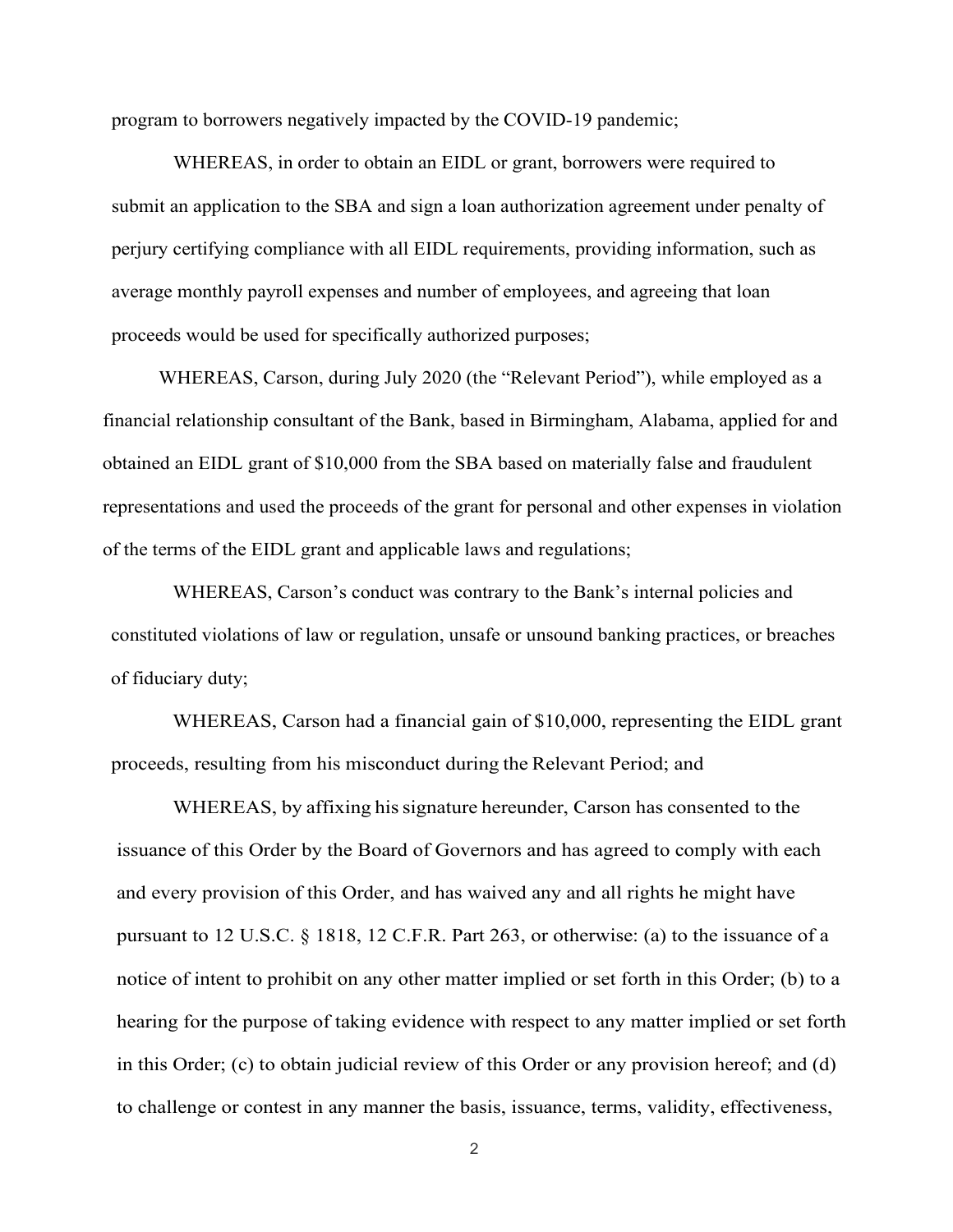or enforceability of this Order or any provision hereof.

NOW, THEREFORE, before the filing of any notices, or the taking of any testimony or adjudication of or finding on any issue of fact or law herein, and without Carson admitting or denying any allegation made or implied by the Board of Governors in connection herewith, and solely for the purpose of settlement of this matter without a formal proceeding being filed and without the necessity for protracted litigation or extended hearings,

## IT IS HEREBY ORDERED that:

1. Carson, without the prior written approval of the Board of Governors and, where necessary pursuant to section  $8(e)(7)(B)$  of the FDI Act, 12 U.S.C. § 1818(e)(7)(B), another Federal financial institutions regulatory agency, is hereby and henceforth prohibited from:

- a. participating in any manner in the conduct of the affairs of any institution or agency specified in section  $8(e)(7)(A)$  of the FDI Act, 12 U.S.C. § 1818(e)(7)(A), including, but not limited to, any insured depository institution or any holding company of an insured depository institution, or any subsidiary of such holding company, or any foreign bank or company to which subsection (a) of 12 U.S.C. § 3106 applies and any subsidiary of such foreign bank or company;
- b. soliciting, procuring, transferring, attempting to transfer, voting or attempting to vote any proxy, consent, or authorization with respect to any voting rights in any institution described in section  $8(e)(7)(A)$  of the FDI Act, 12 U.S.C. § 1818(e)(7)(A);
- c. violating any voting agreement previously approved by any Federal banking agency; or

3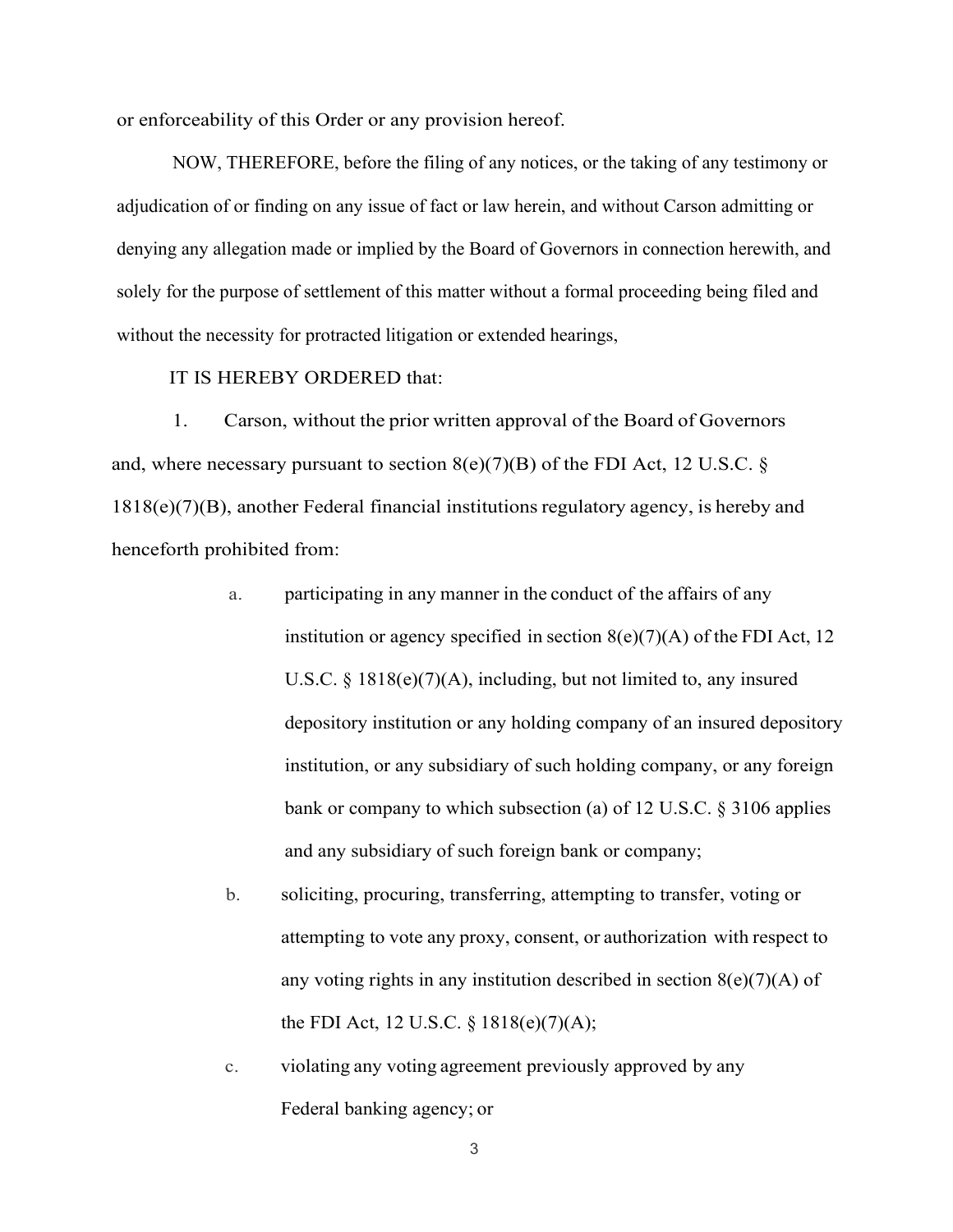- d. voting for a director, or serving or acting as an institution-affiliated party, as defined in sections  $3(u)$  and  $8(b)(3)$  of the FDI Act, 12 U.S.C. §§ 1813(u) and 1818(b)(3), such as an officer, director or employee, in any institution described in section  $8(e)(7)(A)$  of the FDI Act, 12 U.S.C. § 1818(e)(7)(A).
- 2. All communications regarding this Order shall be addressed to:
	- (a) Richard Ashton, Esq. Deputy General Counsel David Williams, Esq. Associate General Counsel Board of Governors of the Federal Reserve System 20th & C Streets, N.W. Washington, DC 20551
	- (b) Dedryck O. Carson

3. Any violation of this Ordershall separately subject Carson to appropriate civil or criminal penalties, or both, under sections  $8(i)$  and (j) of the FDI Act, 12 U.S.C §§ 1818(i) and (j).

4. The provisions of this Order shall not bar, estop, or otherwise prevent the Board of Governors, or any other Federal or state agency or department, from taking any other action affecting Carson; provided, however, that the Board of Governors shall not take any further action against Carson on any matters concerning or arising from the matters addressed by this Order based upon facts presently known by the Board of Governors. This release and discharge shall not preclude or affect (i) any right of the Board of Governors to determine and ensure compliance with this Order, or (ii) any proceedings brought by the Board of Governors to enforce the terms of this Order.

5. Each provision of this Order shall remain fullyeffective and enforceable

4